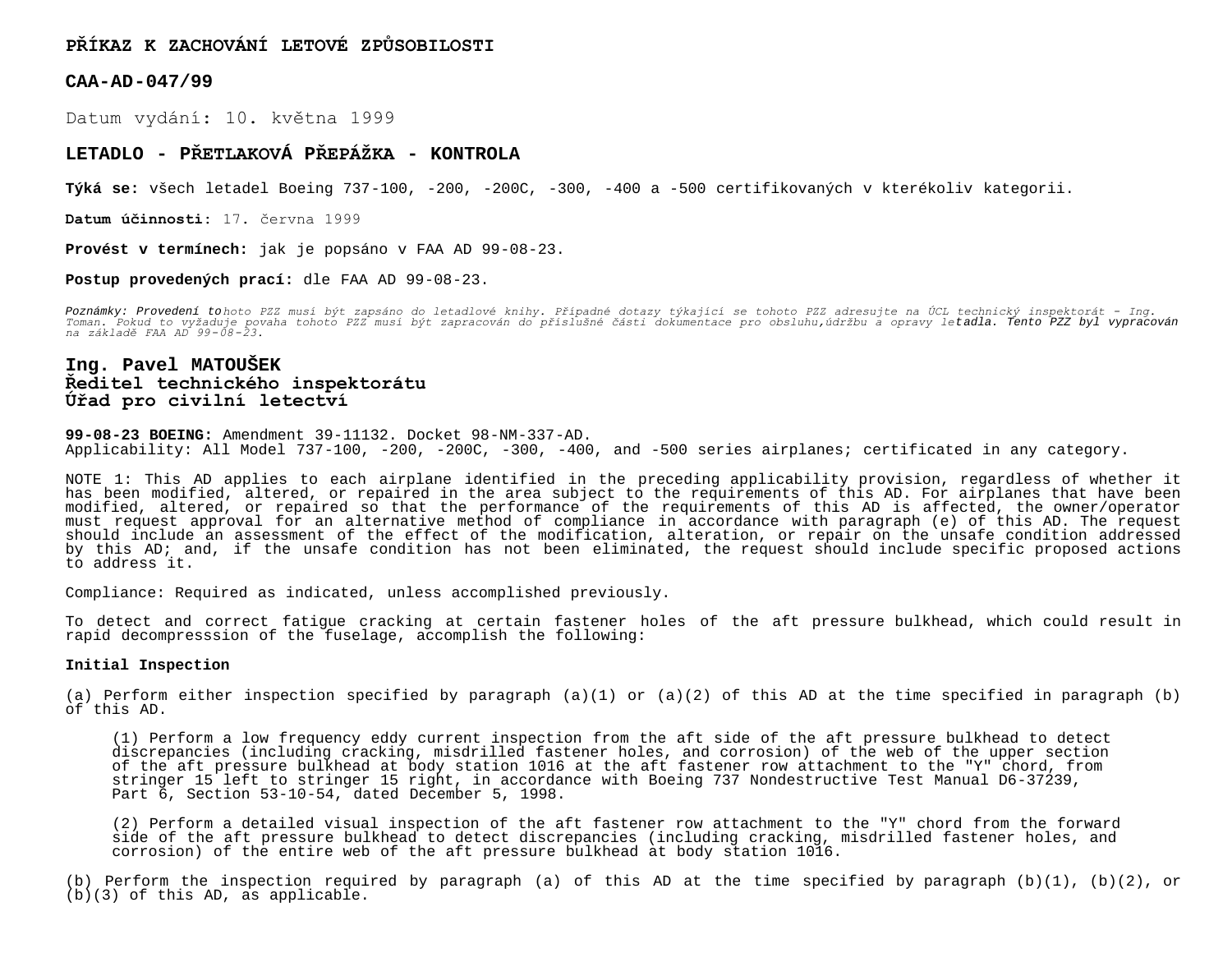(1) For airplanes that have accumulated 40,000 or more total flight cycles as of the effective date of this AD: Inspect within 375 flight cycles or 60 days after the effective date of this AD, whichever occurs later.

(2) For airplanes that have accumulated 25,000 or more total flight cycles and fewer than 40,000 total flight cycles as of the effective date of this AD: Inspect within 750 flight cycles or 90 days after the effective date of this AD, whichever occurs later.

(3) For airplanes that have accumulated fewer than 25,000 total flight cycles as of the effective date of this AD: Inspect prior to the accumulation of 25,750 total flight cycles.

#### **Repetitive Inspections**

(c) Within 1,200 flight cycles after performing the initial inspection required by paragraph (a) of this AD, and thereafter at intervals not to exceed 1,200 flight cycles: Perform either inspection specified by paragraph (a)(1) or  $(a)(2)$  of this AD.

### **Corrective Actions**

(d) If any discrepancy is detected during any inspection required by this AD: Prior to further flight, accomplish the actions specified by paragraphs  $(d)(1)$  and  $(d)(3)$ , and paragraph  $(d)(2)$  if applicable, of this AD.

(1) Perform a high frequency eddy current inspection from the forward side of the bulkhead to detect cracking of the web at the "Y" chord attachment, around the entire periphery of the "Y" chord, in accordance with Boeing 737 Nondestructive Test Manual D6-37239, Part 6, Section 51-00-00, Figure 23, dated November 5, 1997.

(2) If the most recent inspection performed in accordance with paragraph (a) of this AD was not a detailed visual inspection: Accomplish the actions specified by paragraph (a)(2) of this AD. If the inspection was a detailed visual inspection, it is not necessary to repeat that inspection prior to further flight.

(3) Repair any discrepancy such as cracking or corrosion or misdrilled fastener holes in accordance with a method approved by the Manager, Seattle Aircraft Certification Office (ACO), FAA, Transport Airplane Directorate; or in accordance with data meeting the type certification basis of the airplane approved by a Boeing Company Designated Engineering Representative who has been authorized by the Manager, Seattle ACO, to make such findings.

#### **Alternative Methods of Compliance**

(e) An alternative method of compliance or adjustment of the compliance time that provides an acceptable level of safety may be used if approved by the Manager, Seattle ACO. Operators shall submit their requests through an appropriate FAA Principal Maintenance Inspector, who may add comments and then send it to the Manager, Seattle ACO.

NOTE 2: Information concerning the existence of approved alternative methods of compliance with this AD, if any, may be obtained from the Seattle ACO.

### **Special Flight Permits**

(f) Special flight permits may be issued in accordance with sections 21.197 and 21.199 of the Federal Aviation Regulations (14 CFR 21.197 and 21.199) to operate the airplane to a location where the requirements of this AD can be accomplished.

# **Incorporation by Reference**

(g) The eddy current inspections shall be done in accordance with Boeing 737 Nondestructive Test Manual D6-37239, Part 6, Subject 53-10-54, dated December 5, 1998; or Boeing 737 Nondestructive Test Manual D6-37239, Part 6, Section 51- 00-00, Figure 23, dated November 5, 1995; as applicable. These references contain the specified list of effective pages:

#### **BOEING 737 NONDESTRUCTIVE TEST MANUAL D6-37239, PART 6**

#### **DECEMBER 5, 1998**

**LIST OF EFFECTIVE PAGES:**